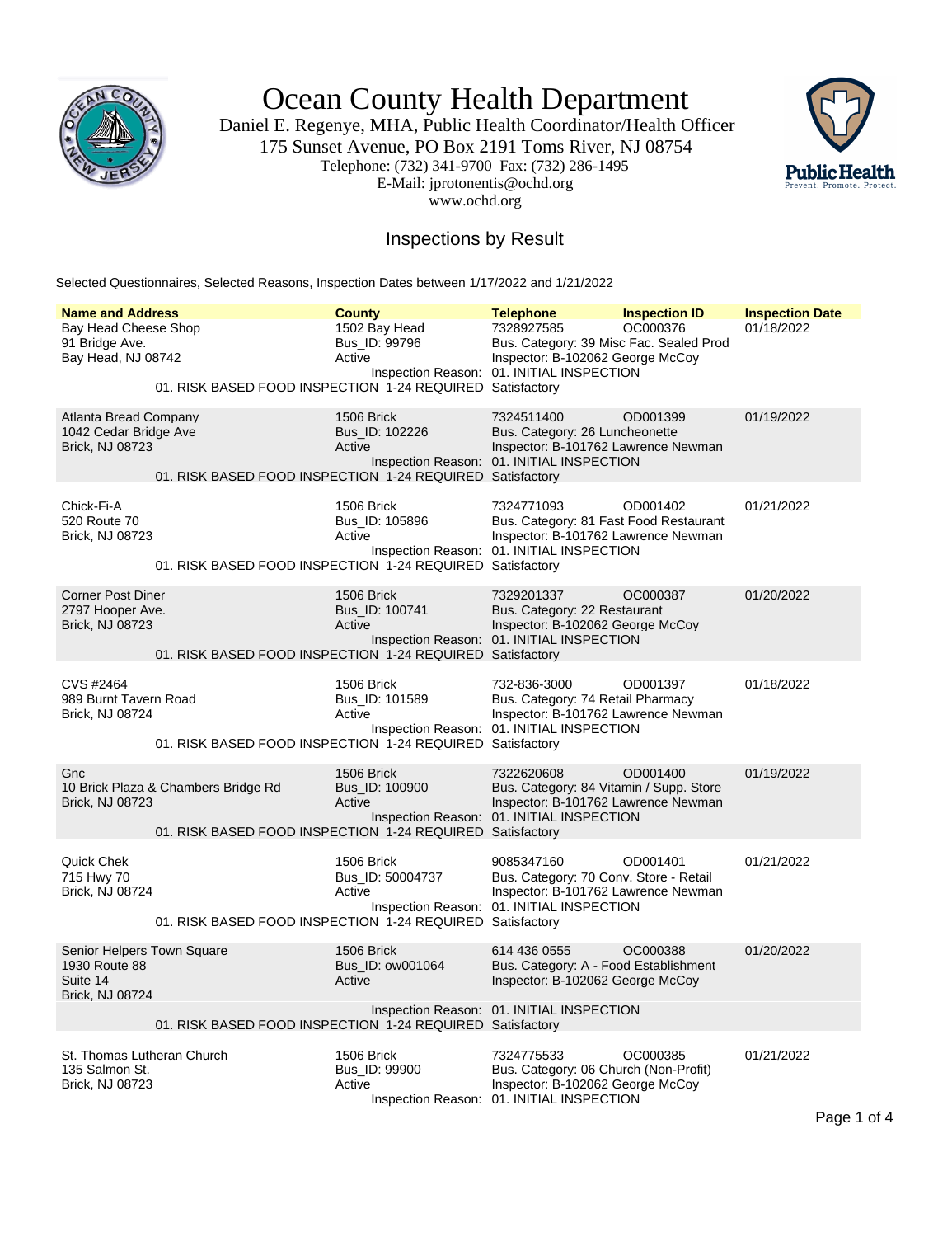## Inspections by Result

| <b>Name and Address</b>                                                  |                                                                                                              | <b>County</b>                               | <b>Telephone</b>                                                                                                                                       | <b>Inspection ID</b> | <b>Inspection Date</b> |
|--------------------------------------------------------------------------|--------------------------------------------------------------------------------------------------------------|---------------------------------------------|--------------------------------------------------------------------------------------------------------------------------------------------------------|----------------------|------------------------|
|                                                                          | 01. RISK BASED FOOD INSPECTION 1-24 REQUIRED Satisfactory                                                    |                                             |                                                                                                                                                        |                      |                        |
| <b>Starbucks Coffee</b><br>91 Brick Blvd<br><b>Brick, NJ 08723</b>       | 01. RISK BASED FOOD INSPECTION 1-24 REQUIRED Satisfactory                                                    | 1506 Brick<br>Bus_ID: ow000875<br>Active    | 973 839 6475<br>Bus. Category: A - Food Establishment<br>Inspector: B-102062 George McCoy<br>Inspection Reason: 01. INITIAL INSPECTION                 | OC000380             | 01/19/2022             |
|                                                                          |                                                                                                              |                                             |                                                                                                                                                        |                      |                        |
| <b>Starbucks Coffee</b><br>91 Brick Blvd<br><b>Brick, NJ 08723</b>       | 01. RISK BASED FOOD INSPECTION 1-24 REQUIRED                                                                 | 1506 Brick<br>Bus ID: ow000875<br>Active    | 973 839 6475<br>Bus. Category: A - Food Establishment<br>Inspector: B-102062 George McCoy<br>Inspection Reason: 01. INITIAL INSPECTION<br>Satisfactory | OC000384             | 01/19/2022             |
| Applebee's #157<br>1201 Hooper Avenue<br>Toms River, NJ 08753            | 01. RISK BASED FOOD INSPECTION 1-24 REQUIRED Satisfactory                                                    | 1507 Toms River<br>Bus_ID: 101401<br>Active | 732-505-9090<br>Bus. Category: A - Food Establishment<br>Inspector: B-101748 Clyde Flanegan<br>Inspection Reason: 01. INITIAL INSPECTION               | OE001801             | 01/21/2022             |
|                                                                          |                                                                                                              |                                             |                                                                                                                                                        |                      |                        |
| 1500 Hooper Avenue<br>Toms River, NJ 08753                               | Holy Cross Church/ Nursery School<br>01. RISK BASED FOOD INSPECTION 1-24 REQUIRED Conditionally Satisfactory | 1507 Toms River<br>Bus_ID: 99790<br>Active  | 732-255-3112<br>Bus. Category: A - Food Establishment<br>Inspector: B-101909 Dwight Gerdes<br>Inspection Reason: 01. INITIAL INSPECTION                | OQ000597             | 01/21/2022             |
| Mi Tienda Fresh Market 943 LLC                                           |                                                                                                              | 1507 Toms River                             | 732-286-2233                                                                                                                                           | OE001798             | 01/19/2022             |
| 943 Route 166<br>Toms River, NJ 08753                                    | 01. RISK BASED FOOD INSPECTION 1-24 REQUIRED Satisfactory                                                    | Bus_ID: OW000711<br>Active                  | Bus. Category: A - Food Establishment<br>Inspector: B-101748 Clyde Flanegan<br>Inspection Reason: 01. INITIAL INSPECTION                               |                      |                        |
|                                                                          |                                                                                                              |                                             |                                                                                                                                                        |                      |                        |
| 1200 Fisher Blvd<br>Toms River, NJ 08753                                 | Ocean Gymnastics/Nursery School                                                                              | 1507 Toms River<br>Bus_ID: 100301<br>Active | 7322704500<br>Bus. Category: 11 Day Care<br>Inspector: B-101748 Clyde Flanegan<br>Inspection Reason: 01. INITIAL INSPECTION                            | OE001795             | 01/18/2022             |
|                                                                          | 01. RISK BASED FOOD INSPECTION 1-24 REQUIRED                                                                 |                                             | Satisfactory                                                                                                                                           |                      |                        |
| Tardi's Ristorante Italiano<br>931 Fischer Blvd<br>Toms River, NJ 08753  | 01. RISK BASED FOOD INSPECTION 1-24 REQUIRED Satisfactory                                                    | 1507 Toms River<br>Bus ID: 105588<br>Active | 7322702111<br>Bus. Category: 22 Restaurant<br>Inspector: B-101748 Clyde Flanegan<br>Inspection Reason: 01. INITIAL INSPECTION                          | OE001800             | 01/20/2022             |
|                                                                          |                                                                                                              |                                             |                                                                                                                                                        |                      |                        |
| Connie B Convenience Store<br>300 W. Commodore Blvd<br>Jackson, NJ 08527 |                                                                                                              | 1511 Jackson<br>Bus_ID: 101664<br>Active    | 7329281999<br>Bus. Category: 39 Misc Fac. Sealed Prod<br>Inspector: B-101718 Salli Wickel<br>Inspection Reason: 01. INITIAL INSPECTION                 | OF001408             | 01/20/2022             |
|                                                                          | 01. RISK BASED FOOD INSPECTION 1-24 REQUIRED Satisfactory                                                    |                                             |                                                                                                                                                        |                      |                        |
| <b>CVS</b><br>890 Bennetts Mills Rd<br>Jackson, NJ 08527                 |                                                                                                              | 1511 Jackson<br>Bus_ID: 101499<br>Active    | 7323677529<br>Bus. Category: 74 Retail Pharmacy<br>Inspector: B-101718 Salli Wickel<br>Inspection Reason: 01. INITIAL INSPECTION                       | OF001407             | 01/19/2022             |
| 01. RISK BASED FOOD INSPECTION 1-24 REQUIRED Satisfactory                |                                                                                                              |                                             |                                                                                                                                                        |                      |                        |
| 509 Monmouth Road<br>Jackson, NJ 08527                                   | Debows Methodist Church and Food Pantry                                                                      | 1511 Jackson<br>Bus ID: 50004645<br>Active  | 848 448-3975<br>Bus. Category: 06 Church (Non-Profit)<br>Inspector: B-101718 Salli Wickel<br>Inspection Reason: 01. INITIAL INSPECTION                 | OF001409             | 01/21/2022             |
|                                                                          | 01. RISK BASED FOOD INSPECTION 1-24 REQUIRED Satisfactory                                                    |                                             |                                                                                                                                                        |                      |                        |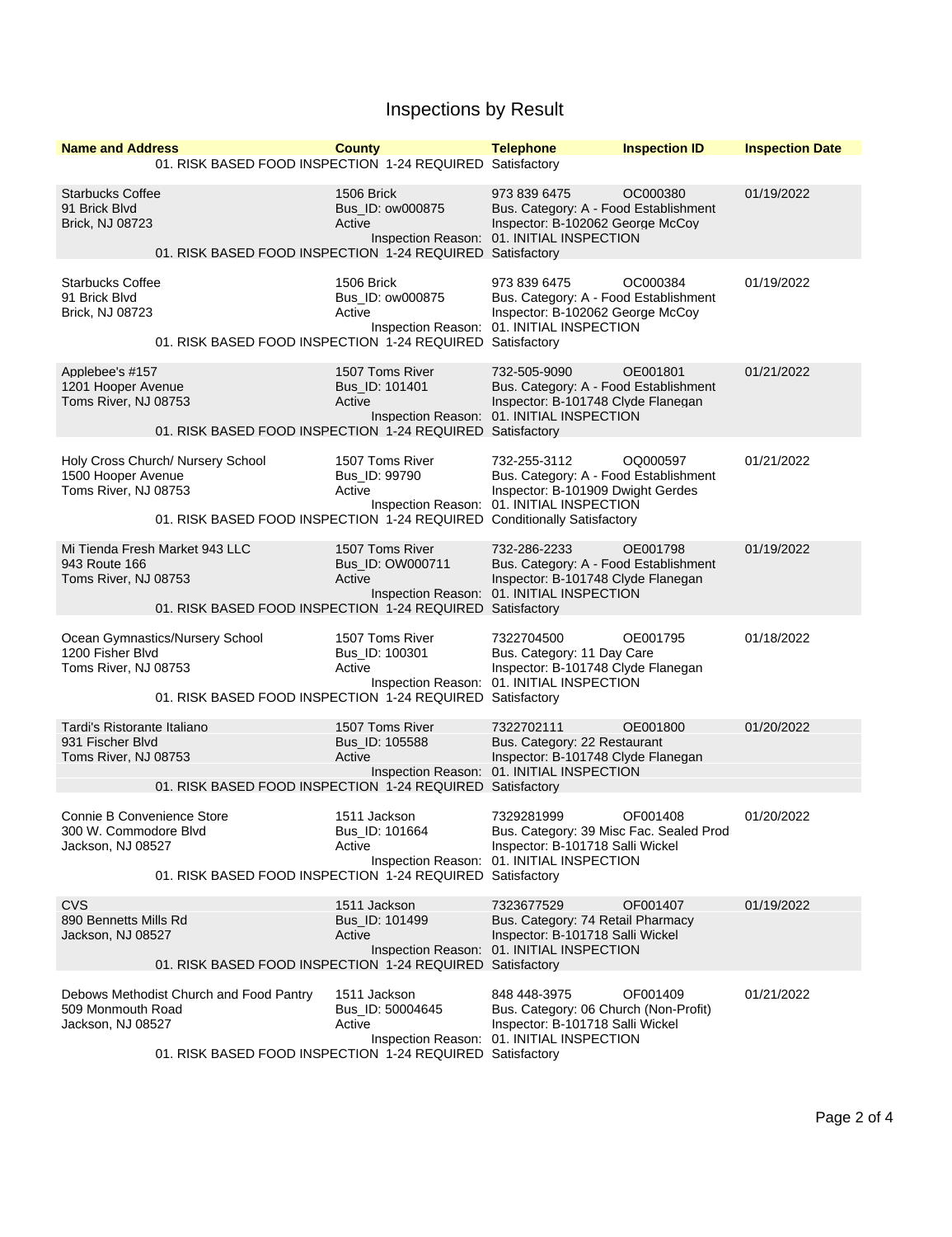## Inspections by Result

| <b>Name and Address</b><br>The Edge Restaurant and Bar<br>109 N. County Line Road<br>Jackson, NJ 08527 |                                         | <b>County</b><br>1511 Jackson<br>Bus_ID: 50003456<br>Active<br>01. RISK BASED FOOD INSPECTION 1-24 REQUIRED Satisfactory  | <b>Telephone</b><br>7324083343<br>Bus. Category: 22 Restaurant<br>Inspector: B-101718 Salli Wickel<br>Inspection Reason: 01. INITIAL INSPECTION         | <b>Inspection ID</b><br>OF001406 | <b>Inspection Date</b><br>01/19/2022 |
|--------------------------------------------------------------------------------------------------------|-----------------------------------------|---------------------------------------------------------------------------------------------------------------------------|---------------------------------------------------------------------------------------------------------------------------------------------------------|----------------------------------|--------------------------------------|
| Azteca Mexican Restaurant<br>249 Chambersbridge Road<br>Unit 1<br>Brick, NJ 08723                      |                                         | 1514 Lakewood<br>Bus_ID: ov000395<br>Active                                                                               | 732-995-7522<br>Bus. Category: 22 Restaurant<br>Inspector: B-102062 George McCoy                                                                        | OC000375                         | 01/18/2022                           |
|                                                                                                        |                                         | 01. RISK BASED FOOD INSPECTION 1-24 REQUIRED Satisfactory                                                                 | Inspection Reason: 01. INITIAL INSPECTION                                                                                                               |                                  |                                      |
| Circle Time Day Care<br>502 Lakewood New Egypt Road<br>Lakewood, NJ 08701                              |                                         | 1514 Lakewood<br>Bus_ID: OU001771<br>Active<br>01. RISK BASED FOOD INSPECTION 1-24 REQUIRED Satisfactory                  | 732-370-6759<br>Bus. Category: A - Food Establishment<br>Inspector: B-102432 Karl Stine<br>Inspection Reason: 01. INITIAL INSPECTION                    | OK001776                         | 01/18/2022                           |
| Yeshiva Even Yisroel<br>50 Neiman Road<br>Lakewood, NJ 08701                                           |                                         | 1514 Lakewood<br>Bus ID: OW001337<br>Active<br>01. RISK BASED FOOD INSPECTION 1-24 REQUIRED Satisfactory                  | 732-645-9445 x 5<br>Bus. Category: B - Food School<br>Inspector: B-102432 Karl Stine<br>Inspection Reason: 01. INITIAL INSPECTION                       | OK001777                         | 01/18/2022                           |
| Yeshiva Ohr Hatorah<br>780 Vassar Ave<br>Lakewood, NJ 08701                                            |                                         | 1514 Lakewood<br>Bus ID: 50001283<br>Active<br>01. RISK BASED FOOD INSPECTION 1-24 REQUIRED Satisfactory                  | 732-363-0440<br>Bus. Category: B - Food School<br>Inspector: B-102432 Karl Stine<br>Inspection Reason: 01. INITIAL INSPECTION                           | OK001779                         | 01/19/2022                           |
| 601 Route 530<br>Manchester, NJ 08759                                                                  | America's Keswick Kitchen / Dining Hall | 1518 Manchester<br>Bus_ID: 100271<br>Active<br>01. RISK BASED FOOD INSPECTION 1-24 REQUIRED                               | 732-350-1187<br>Bus. Category: A - Food Establishment<br>Inspector: B-101909 Dwight Gerdes<br>Inspection Reason: 01. INITIAL INSPECTION<br>Satisfactory | OQ000596                         | 01/19/2022                           |
| Graziano's Restaurant<br>3119 Route 88 East<br>Point Pleasant, NJ 08742                                |                                         | 1524 Point Pleasant<br>Bus_ID: 99718<br>Active<br>01. RISK BASED FOOD INSPECTION 1-24 REQUIRED Conditionally Satisfactory | 732-899-6336<br>Bus. Category: 22 Restaurant<br>Inspector: B-102062 George McCoy<br>Inspection Reason: 01. INITIAL INSPECTION                           | OC000381                         | 01/21/2022                           |
| Il Guacamole<br>3126 Bridge Avenue<br>Point Pleasant Boro, NJ 08742                                    |                                         | 1524 Point Pleasant<br>Bus_ID: 50004490<br>Active<br>01. RISK BASED FOOD INSPECTION 1-24 REQUIRED Satisfactory            | 8482180729<br>Bus. Category: A - Food Establishment<br>Inspector: B-102062 George McCoy<br>Inspection Reason: 01. INITIAL INSPECTION                    | OC000379                         | 01/19/2022                           |
| Il Guacamole<br>3126 Bridge Avenue<br>Point Pleasant Boro, NJ 08742                                    |                                         | 1524 Point Pleasant<br>Bus ID: 50004490<br>Active<br>01. RISK BASED FOOD INSPECTION 1-24 REQUIRED Satisfactory            | 8482180729<br>Bus. Category: A - Food Establishment<br>Inspector: B-102062 George McCoy<br>Inspection Reason: 01. INITIAL INSPECTION                    | OC000383                         | 01/19/2022                           |
| Joe's Bagel and Grill<br>632 Ocean Road<br>Point Pleasant, NJ 08742                                    |                                         | 1524 Point Pleasant<br>Bus_ID: ov000154<br>Active<br>01. RISK BASED FOOD INSPECTION 1-24 REQUIRED Satisfactory            | 973-809-6893<br>Bus. Category: A - Food Establishment<br>Inspector: B-102062 George McCoy<br>Inspection Reason: 01. INITIAL INSPECTION                  | OC000378                         | 01/19/2022                           |